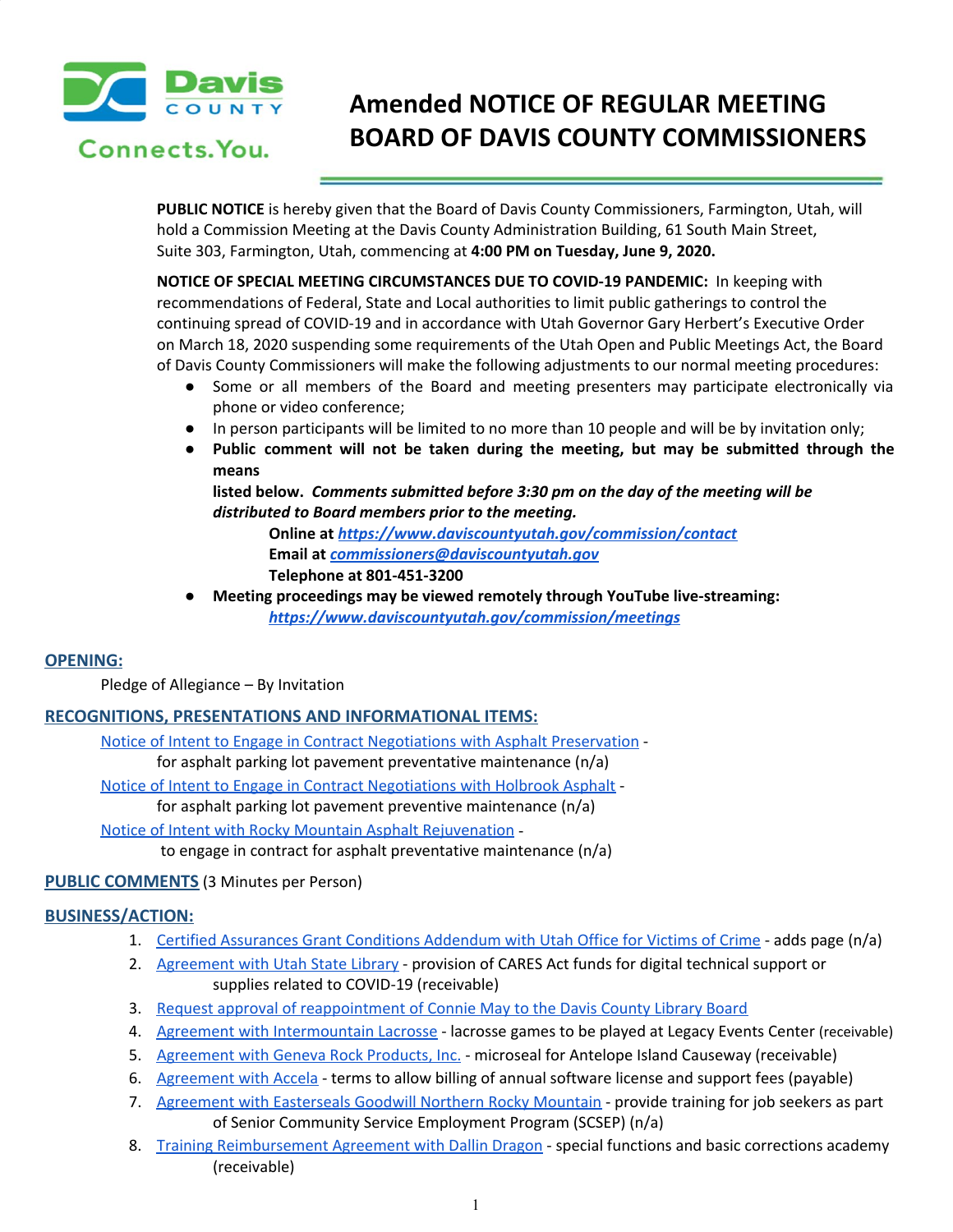- 9. Training [Reimbursement](https://drive.google.com/file/d/16J6G8_Hvex3XWptuoLv4ZPPk_-OPibJa/view?usp=drivesdk) Agreement with Serena Noriega basic corrections academy trainee's wages and benefits (receivable)
- 10. Memorandum of [Understanding](https://drive.google.com/file/d/1UHGv3G0eTBWCk-QTVuXEZ2ltagJsBU5E/view?usp=drivesdk) with Davis School District alternate quarantine site or isolation facility for individuals exposed to or tested positive for COVID-19 (n/a)
- 11. Memorandum of [Understanding](https://drive.google.com/file/d/1uJAzpXNBB0TufYfM-i9zlgQGDWG2LR-k/view?usp=drivesdk) with Clearfield City alternate quarantine site at Clearfield Aquatic Center (n/a)
- 12. Agreement with Utah [Communications](https://drive.google.com/file/d/1ZIQCpjedynvLbylTNvglvcRRfgSvjnzO/view?usp=drivesdk) Authority servicing of paging antenna (n/a)
- 13. [Agreement](https://drive.google.com/file/d/1BGd7T6w5L_jn6mV7aV3mtHudyFvrLpJy/view?usp=drivesdk) with U S Dept. of Defense modification of law enforcement support office annual support inventory requirements (n/a)
- 14. Interlocal [Cooperation](https://drive.google.com/file/d/1SZLfs8YIy2yjRxAgoLHa4GiWe3QhncQv/view?usp=drivesdk) Agreement with Clinton City county provided dispatch services (receivable)
- 15. Interlocal [Cooperation](https://drive.google.com/file/d/10fB-40NolyviBgE22VACY59GPDhkjem5/view?usp=drivesdk) Agreement with Farmington City county provided dispatch services (receivable)
- 16. Interlocal [Cooperation](https://drive.google.com/file/d/1VbGb2seumvqCCKU9wJrM-z3viFGQgvtg/view?usp=drivesdk) Agreement with Farmington City county provided dispatch services (receivable)
- 17. Interlocal [Cooperation](https://drive.google.com/file/d/1PgXF6sq4PTAfNaAG7RXNH-KzcEnE1sv_/view?usp=drivesdk) Agreement with South Weber City county provided dispatch services (receivable)
- 18. Interlocal [Cooperation](https://drive.google.com/file/d/1CFYoTEsBZp5M6gtlEAULNI6UZMma_Jq3/view?usp=drivesdk) Agreement with Sunset City county provided dispatch services (receivable)
- 19. Interlocal [Cooperation](https://drive.google.com/file/d/1U_p__WHIUUzzCCYDe7D3uFK2ouLbdSwP/view?usp=drivesdk) Agreement with Syracuse City county provided dispatch services (receivable)
- 20. [Subrecipient](https://drive.google.com/file/d/1HsTblHoHXgtl-rV5ZKPDyFYLI8bWUdpJ/view?usp=drivesdk) agreement with Davis Behavioral Health Community Development Block Grant (CDBG-CV) (CARES ACT) funding of Outreach & Community Cares Track Project for COVID-19 PY2020-2021 (payable)
- 21. [Subrecipient](https://drive.google.com/file/d/1T9R3S7rJ6xus9oQ3g9wwYdbIt5LOucn1/view?usp=drivesdk) agreement with Davis Behavioral Health Community Development Block Grant (CDBG-CV) (CARES ACT) funding for Client Support Vehicles Project for COVID -19 PY2020 (payable)
- 22. [Subrecipient](https://drive.google.com/file/d/1uRyXTIXzmB7ZnjHvL7-3s4F_8lTkPv8t/view?usp=drivesdk) agreement with Family Connection Center dba Open Doors, LLC Community Development Block Grant (CDBG-CV) (CARES ACT) funding for Food Bank Project for COVID-19 PY2020-2021 (payable)
- 23. Agreement with Rocomont Industrial [Corporation](https://drive.google.com/file/d/1Uimr2dyB04dDLGVlg0OONyQH3WoSzyhw/view?usp=drivesdk) hazardous material abatement services for Memorial Courthouse and Campus Project (payable)

# **BOARD OF EQUALIZATION:**

Property Tax Register

### **CONSENT ITEMS:**

- Check Registers
- Indigent Hardship Register
- 5 19 2020 DC [Commission](https://drive.google.com/file/d/1LTjRg5ZBqgvaBeWehXfeVLIoj2OxXMAS/view?usp=drivesdk) Meeting Minutes
- 5-14-20 Work Session [Minutes](https://drive.google.com/file/d/1Bk-lAgHuPxu1sVu1rIrbY833PLQMzXsa/view?usp=drivesdk) and 5-19-20 Work Session [Minutes](https://drive.google.com/file/d/1_vAF3r5kEyLPHVRdn2E0xrFBIoaLTJ6r/view?usp=drivesdk)

### **COMMISSIONER COMMENTS**

### **CLOSED SESSION**

Motion to adjourn to closed session, if necessary, for reasons permitted under UCA 52-4-205.

### **Action taken, if any, regarding matters discussed in closed session**.

June 29, 2020

Hauson

By: Janet Hanson Commission Office

Pursuant to the Americans with Disabilities Act, individuals needing special accommodations during this meeting should notify the Davis County Commission Office, at 801-451-3200 prior to the meeting.

Disclaimer: The records linked in the electronic agenda are for informational purposes only and are not the official record of this Commission meeting.